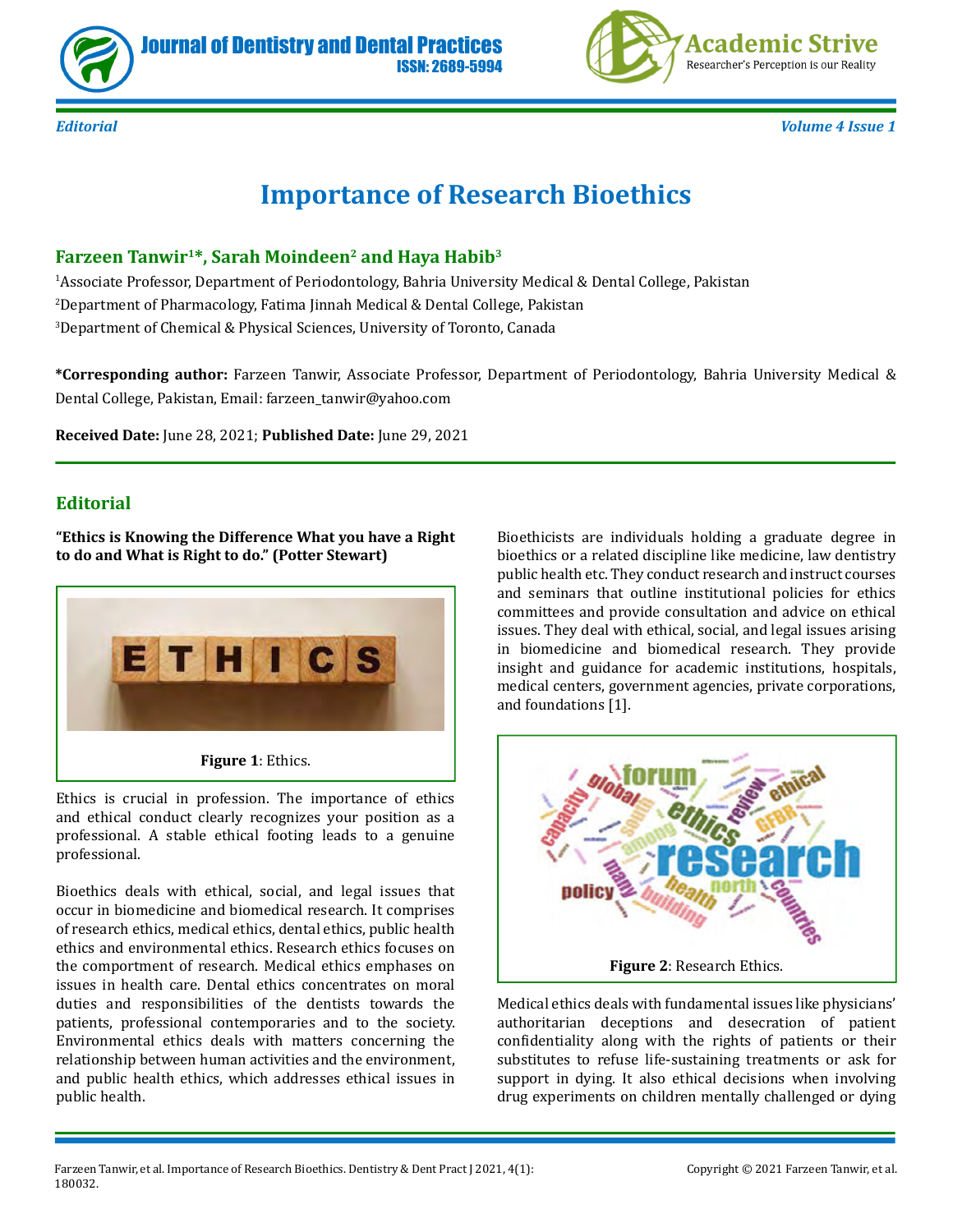### Journal of Dentistry and Dental Practices

patients. Medical ethics defines prejudice-free meanings of health, death, disease, and useless treatment. It also justifies whether to remove useful organs from patients who are either brain dead or had cardiac arrest. It also describes matters that are concerned with finding basis for fetal testing and abortion. It also deals with involuntary hospitalization and treatment of mentally distressed people; disputes between physicians and their employers and third-party (Figure 2).

Professional Dentistry in Pakistan is presently being challenged. It is about professionalism whether it is patient related or in research dentistry. It is essential to disseminate ethical behaviour and stress on formal ethics education be given to dental students through curriculum of Dental schools. There are needs in ethics education that need to be fulfilled. Four general themes that surfaced are: the need for ethics to be more fully incorporated in the curriculum and be carried on into the clinical years; ways of evaluating and certifying competence; the necessity for faculty development; and appropriate method of instruction

This would develop best possible education to its students, giving priority to public service over self-interest and enforcing regulations and codes of ethics through selfgovernment.

The development of oral health is dependent upon ethical guidance from the dental profession in science and technology through impartial research and conscientious clinical investigation and ethical clinical practice, a dentist can substantially impact the health and well-being of the public (Figure 3).



Individuals have basic human rights that include dignified treatment by researchers. Research subjects are not "objects" or resources to be used for some end.

The highest body within an institution shall establish the Ethical Board for Research that is provided with necessary and sufficient ongoing financial and administrative resources to fulfill their duties. They must be independent in their decision making and are accountable to the highest body that established them for the process of research ethics review (Figure 4).

There are three core principles of Research.



Informed consent, which is free and ongoing, is necessary for the researchers and participants to act as collaborators. Participants must be advised of the risks and potential benefits of the research. Potential participants must be given an information sheet and/or consent form outlining what the research is about. Researchers must keep in mind the Welfare which is the Beneficence concerned with the well-being of person, group, community affected by the research. No person or group should be exploited for research e.g., prison inmates nor should be systemically excluded from the benefits. Confidentiality and anonymity are ethical practices designed to protect the privacy of human subjects while collecting, analyzing, and reporting data. Privacy and Confidentiality must be maintained when there is contact between researcher and subject to avoid harm, embarrassment, inadvertent identification. Benefits must outweigh any harm to participants. The ethical duty of confidentiality includes obligations to protect information from unauthorized access, use, disclosure, modification, loss, or theft. Researcher may have a duty to report on certain activities observed or disclosed (e.g., child abuse, crime). Permission from the participants to use the data may be sought after-the-fact if they are available [2].

The consent process is important step in research. Researchers must provide to prospective participants, or authorized third parties, full disclosure of all information necessary for making an informed decision to participate in a research project. The researcher demonstrates that the research is being carried out for the participant's direct benefit, or for the benefit of other persons in the same category. If the research does not have the potential for direct benefit to the participant but only for the benefit of the other persons in the same category, the researcher shall demonstrate that the research will expose the participant to only a minimal risk and minimal burden and demonstrate how the participant's welfare will be protected throughout the participation in research. Prospective participant must